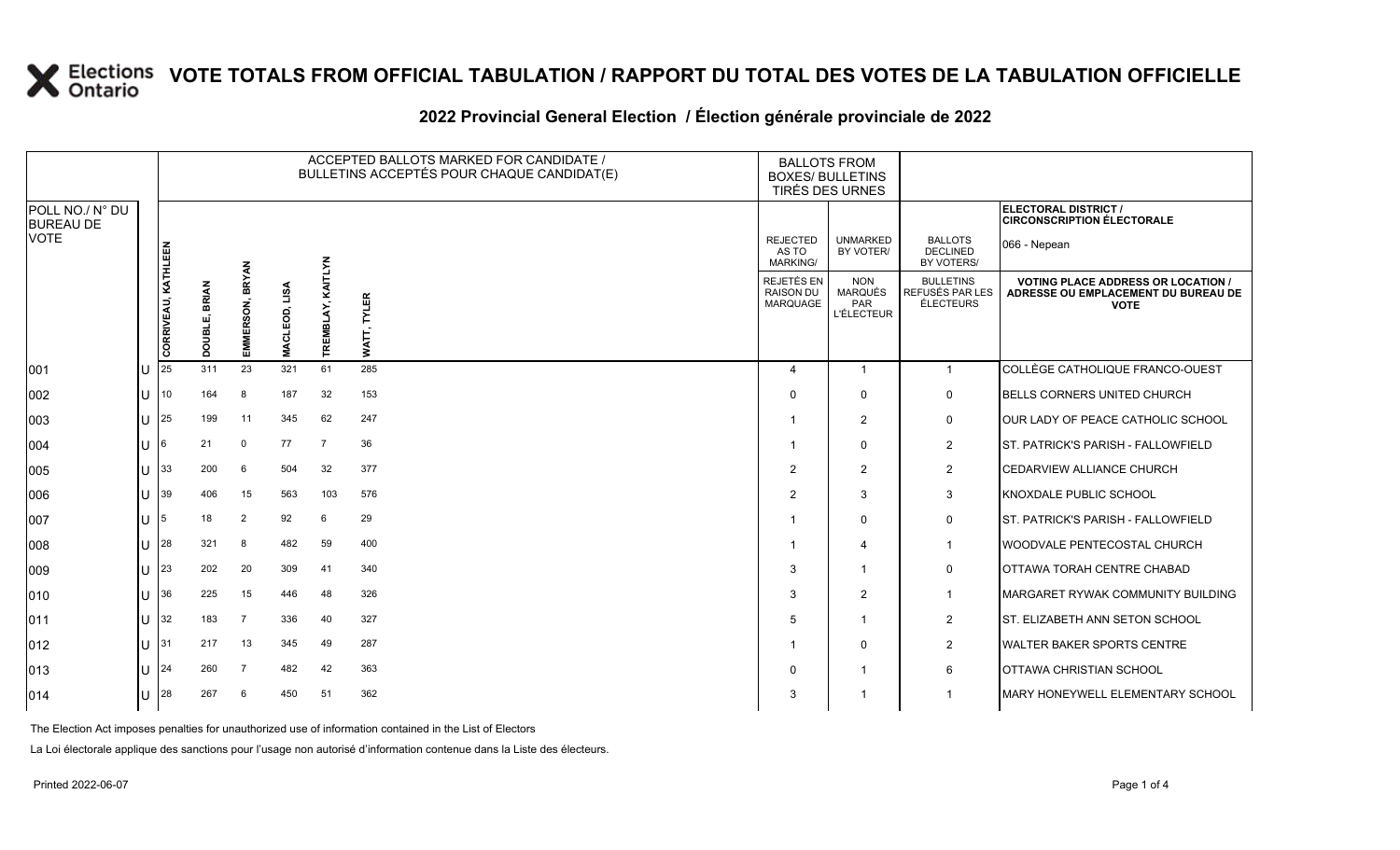#### **2022 Provincial General Election / Élection générale provinciale de 2022** ACCEPTED BALLOTS MARKED FOR CANDIDATE / BULLETINS ACCEPTÉS POUR CHAQUE CANDIDAT(E) BALLOTS FROM

|                                     |  |                     |                    |                        |            |                   | BULLETINS ACCEPTÉS POUR CHAQUE CANDIDAT(E) | <b>DALLUTS FRUIT</b><br><b>BOXES/ BULLETINS</b><br>TIRÉS DES URNES |                                                          |                                                  |                                                                                                 |
|-------------------------------------|--|---------------------|--------------------|------------------------|------------|-------------------|--------------------------------------------|--------------------------------------------------------------------|----------------------------------------------------------|--------------------------------------------------|-------------------------------------------------------------------------------------------------|
| POLL NO./ N° DU<br><b>BUREAU DE</b> |  |                     |                    |                        |            |                   |                                            |                                                                    |                                                          |                                                  | <b>ELECTORAL DISTRICT /</b><br><b>CIRCONSCRIPTION ÉLECTORALE</b>                                |
| <b>VOTE</b>                         |  |                     |                    |                        |            |                   |                                            | <b>REJECTED</b><br>AS TO<br><b>MARKING/</b>                        | <b>UNMARKED</b><br>BY VOTER/                             | <b>BALLOTS</b><br><b>DECLINED</b><br>BY VOTERS/  | 066 - Nepean                                                                                    |
|                                     |  | CORRIVEAU, KATHLEEN | <b>BRIAN</b><br>யி | <b>BRYAN</b><br>ERSON, | LISA<br>S. | TREMBLAY, KAITLYN | <b>TYLER</b>                               | REJETÉS EN<br><b>RAISON DU</b><br>MARQUAGE                         | <b>NON</b><br><b>MARQUÉS</b><br>PAR<br><b>L'ÉLECTEUR</b> | <b>BULLETINS</b><br>REFUSÉS PAR LES<br>ÉLECTEURS | <b>VOTING PLACE ADDRESS OR LOCATION /</b><br>ADRESSE OU EMPLACEMENT DU BUREAU DE<br><b>VOTE</b> |
|                                     |  |                     | Ω                  | EMMI                   | MACL       |                   | Τk                                         |                                                                    |                                                          |                                                  |                                                                                                 |
| 015                                 |  | <b>U</b> 21         | 136                | 8                      | 316        | 34                | 264                                        | $\overline{2}$                                                     | $\mathbf{1}$                                             | $\mathbf{0}$                                     | ST. PATRICK CATHOLIC SCHOOL                                                                     |
| 016                                 |  | $U$ 33              | 328                | 12                     | 433        | 48                | 393                                        | 3                                                                  | -1                                                       | 0                                                | <b>NEPEAN SPORTSPLEX</b>                                                                        |
| 017                                 |  | U $ 29 $            | 287                | 11                     | 459        | 45                | 557                                        | 3                                                                  | $\overline{\mathbf{4}}$                                  | $\overline{1}$                                   | <b>HALF MOON BAY PUBLIC SCHOOL</b>                                                              |
| 018                                 |  | $U$ 28              | 286                | 12                     | 457        | 31                | 484                                        | -1                                                                 | 3                                                        | 0                                                | MOTHER TERESA CATHOLIC HIGH SCHOOL                                                              |
| 019                                 |  | $U$ 33              | 257                | 15                     | 404        | 48                | 425                                        | 2                                                                  | $\overline{\mathbf{4}}$                                  | 3                                                | LONGFIELDS-DAVIDSON HEIGHTS S.S.                                                                |
| 020                                 |  | $U$ 23              | 113                | 10                     | 367        | 37                | 309                                        | $\Omega$                                                           | $\overline{1}$                                           | 0                                                | THE METROPOLITAN BIBLE CHURCH                                                                   |
| 021                                 |  | $\lfloor$   18      | 171                | 11                     | 287        | 36                | 285                                        | $\overline{2}$                                                     | 23                                                       | $\overline{7}$                                   | <b>IST. LUKE ELEMENTARY SCHOOL</b>                                                              |
| 022                                 |  | $U$ 30              | 232                | 10                     | 393        | 21                | 330                                        | $\overline{2}$                                                     | $\overline{1}$                                           | $\overline{2}$                                   | <b>CHAPMAN MILLS PUBLIC SCHOOL</b>                                                              |
| 023                                 |  | U $ 15$             | 178                | 11                     | 359        | 31                | 357                                        |                                                                    | $\overline{1}$                                           | 0                                                | É.É. PUBLIQUE MICHAËLLE-JEAN                                                                    |
| 024                                 |  | $U$ 20              | 203                | 9                      | 405        | 32                | 393                                        | 0                                                                  | $\mathbf{0}$                                             | $\overline{2}$                                   | MONSIGNOR PAUL BAXTER CATHOLIC<br>SCHOOL                                                        |
| 025                                 |  | U   19              | 179                | 3                      | 461        | 36                | 344                                        |                                                                    | 3                                                        | $\mathbf{1}$                                     | <b>IST. JOSEPH HIGH SCHOOL</b>                                                                  |
| 026                                 |  | $U$  27             | 248                | 17                     | 487        | 40                | 423                                        | 3                                                                  | $\overline{\mathbf{4}}$                                  | 0                                                | É.É.C. SAINTE-KATERI                                                                            |
| 027                                 |  | $U$ 30              | 307                | 6                      | 599        | 67                | 526                                        | $\overline{2}$                                                     | 3                                                        | $\overline{1}$                                   | ADRIENNE CLARKSON E.S.                                                                          |
| 028                                 |  | $U$ 17              | 241                | 7                      | 450        | 32                | 436                                        | 2                                                                  | $\mathbf{0}$                                             | 0                                                | <b>ST. EMILY CATHOLIC SCHOOL</b>                                                                |
|                                     |  |                     |                    |                        |            |                   |                                            |                                                                    |                                                          |                                                  |                                                                                                 |

The Election Act imposes penalties for unauthorized use of information contained in the List of Electors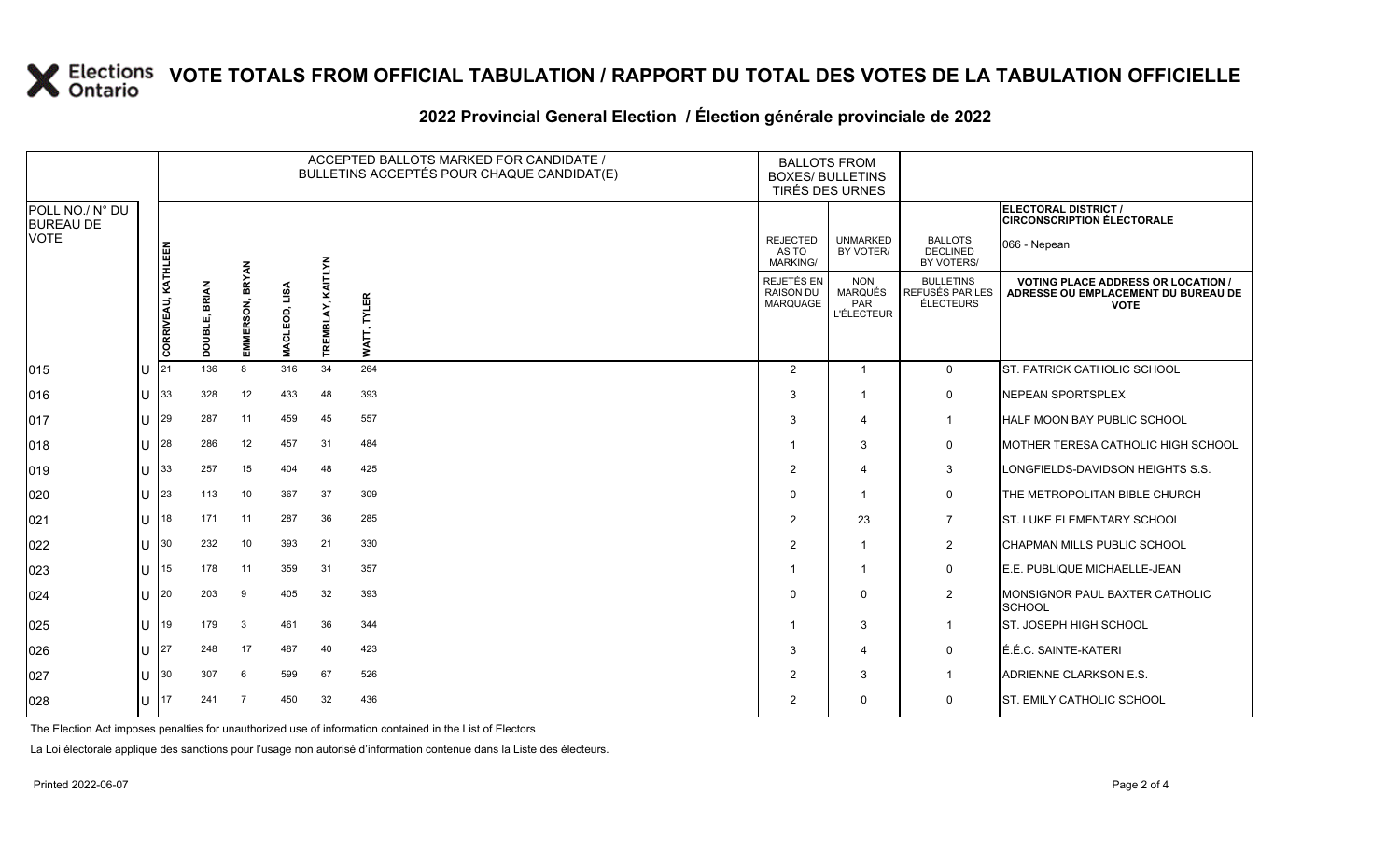#### **2022 Provincial General Election / Élection générale provinciale de 2022**

|                                     |      |                     |                |                 |                |                   | ACCEPTED BALLOTS MARKED FOR CANDIDATE /<br>BULLETINS ACCEPTÉS POUR CHAQUE CANDIDAT(E) | <b>BALLOTS FROM</b><br><b>BOXES/ BULLETINS</b><br>TIRÉS DES URNES |                                                          |                                                         |                                                                                                 |
|-------------------------------------|------|---------------------|----------------|-----------------|----------------|-------------------|---------------------------------------------------------------------------------------|-------------------------------------------------------------------|----------------------------------------------------------|---------------------------------------------------------|-------------------------------------------------------------------------------------------------|
| POLL NO./ N° DU<br><b>BUREAU DE</b> |      |                     |                |                 |                |                   |                                                                                       |                                                                   |                                                          |                                                         | ELECTORAL DISTRICT /<br><b>CIRCONSCRIPTION ÉLECTORALE</b>                                       |
| <b>VOTE</b>                         |      |                     |                |                 |                |                   |                                                                                       | <b>REJECTED</b><br>AS TO<br><b>MARKING/</b>                       | <b>UNMARKED</b><br>BY VOTER/                             | <b>BALLOTS</b><br>DECLINED<br>BY VOTERS/                | 066 - Nepean                                                                                    |
|                                     |      | CORRIVEAU, KATHLEEN | DOUBLE, BRIAN  | EMMERSON, BRYAN | MACLEOD, LISA  | TREMBLAY, KAITLYN | <b>TYLER</b><br>WATT,                                                                 | REJETÉS EN<br>RAISON DU<br><b>MARQUAGE</b>                        | <b>NON</b><br><b>MARQUÉS</b><br>PAR<br><b>L'ÉLECTEUR</b> | <b>BULLETINS</b><br>REFUSÉS PAR LES<br><b>ÉLECTEURS</b> | <b>VOTING PLACE ADDRESS OR LOCATION /</b><br>ADRESSE OU EMPLACEMENT DU BUREAU DE<br><b>VOTE</b> |
| 029                                 | IU.  | 24                  | 193            | 10              | 290            | 37                | 335                                                                                   | $\mathbf 0$                                                       | $\overline{1}$                                           | $\mathbf 0$                                             | FARLEY MOWAT PUBLIC SCHOOL                                                                      |
| 030                                 | IU.  | 23                  | 156            | $\overline{4}$  | 418            | 31                | 289                                                                                   | $\Omega$                                                          | 3                                                        | $\mathbf{1}$                                            | ST. CECILIA C.E.S.                                                                              |
| 031                                 | lu   | 34                  | 178            | 9               | 402            | 38                | 391                                                                                   | $\mathbf 0$                                                       | -1                                                       | $\mathbf 0$                                             | <b>ST. ANDREW CATHOLIC SCHOOL</b>                                                               |
| 400                                 | lul  | l0                  | 18             | $\overline{1}$  | 40             | 6                 | 17                                                                                    | 2                                                                 | $\overline{2}$                                           | $\mathbf 0$                                             | <b>MEDHURST APARTMENTS</b>                                                                      |
| 401                                 | lu-  | $\Omega$            | 24             | 2               | 74             | $\overline{4}$    | 38                                                                                    | $\mathbf 0$                                                       | $\Omega$                                                 | $\mathbf 0$                                             | <b>HOWARD GRANT</b>                                                                             |
| 402                                 | lθ   |                     |                | $\mathbf 0$     | 48             | $\overline{1}$    | 22                                                                                    | $\Omega$                                                          | $\Omega$                                                 | $\mathbf 0$                                             | THE BRISTOL                                                                                     |
| 700                                 | lu   | $\mathbf 0$         | $\overline{7}$ | $\overline{2}$  | 10             | $\overline{1}$    | 13                                                                                    | $\mathbf 0$                                                       | $\Omega$                                                 | $\mathbf 0$                                             | <b>ROBERTSON HOUSE</b>                                                                          |
| 701                                 | lu - | 5                   | 10             | 3               | 19             | 2                 | 10                                                                                    | $\Omega$                                                          | $\Omega$                                                 | $\mathbf 0$                                             | <b>HARMER HOUSE</b>                                                                             |
| 702                                 | lθ   | 2                   | 8              | $\overline{1}$  | 38             | 2                 | 20                                                                                    | $\Omega$                                                          | $\Omega$                                                 | $\mathbf 0$                                             | CHARTWELL STILLWATER CREEK RET.<br>COMM.                                                        |
| 703                                 | lU.  | 0                   | 2              | $\mathbf 0$     | 19             | $\overline{1}$    | 15                                                                                    | $\Omega$                                                          | $\Omega$                                                 | $\mathbf 0$                                             | LYNWOOD PARK LODGE                                                                              |
| 704                                 | lul  |                     |                | $\mathbf 0$     | $\overline{7}$ | $\overline{2}$    | 8                                                                                     | $\mathbf 0$                                                       | $\Omega$                                                 | $\mathbf 0$                                             | THORNCLIFFE PLACE RETIREMENT HOME                                                               |
| 705                                 | lu   |                     |                | $\mathbf 0$     | 63             | 6                 | 12                                                                                    |                                                                   | $\Omega$                                                 | $\mathbf 0$                                             | <b>VIVA BARRHAVEN RET. COMM.</b>                                                                |
| 706                                 | lU   | $\mathbf 0$         | 3              | $\mathbf 0$     | 12             | $\mathbf{3}$      | 11                                                                                    | $\Omega$                                                          | $\Omega$                                                 | $\mathbf 0$                                             | <b>BARRHAVEN RETIREMENT MANOR</b>                                                               |
| 707                                 | lU.  |                     | 7              | -1              | 40             | 5                 | 24                                                                                    | 0                                                                 | 0                                                        | $\mathbf 0$                                             | THE COURT AT BARRHAVEN                                                                          |

The Election Act imposes penalties for unauthorized use of information contained in the List of Electors